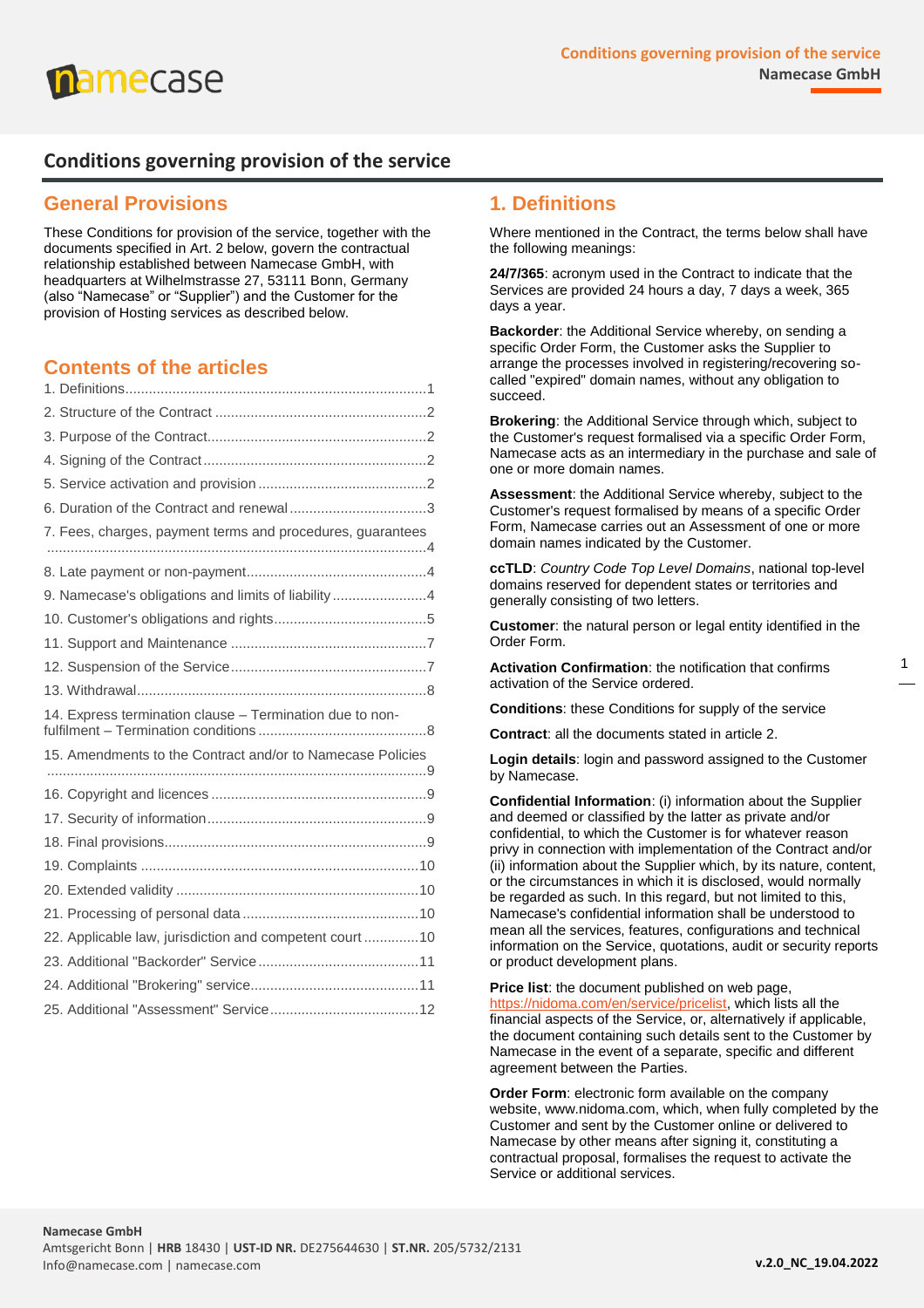

**Dashboard**: the area, unique to each Customer, for management of all the services provided by Namecase, which the Customer accesses by entering its login details on the www.nidoma.com homepage.

**Parties**: Namecase and the Customer.

**Namecase Services User Policy**: the document drawn up by the Supplier and published on website,

[https://nidoma.com/en/service/cgs,](https://nidoma.com/en/service/cgs) which sets out the rules of conduct and usage restrictions for the Service, which apply to all Customers.

**Namecase Privacy Policy**: the document drawn up by the Supplier and published on website,

[https://nidoma.com/en/service/cgs,](https://nidoma.com/en/service/cgs) describing the procedures for processing the personal data of Namecase Customers and containing the disclosure made pursuant to current legislation on the protection of personal data.

**Top-up**: the operation whereby the Customer, by paying a certain sum, advances the payment of the fee requested by Namecase for purchase of the Service and, if requested, of the Additional Namecase Services or in any case of any other service offered by Namecase.

**Service**: the service consisting of execution of the registration and maintenance of a domain name with the Registration Authority responsible for the extension chosen by the Customer, as well as provision of the additional services requested by the Customer during the ordering process, as part of the possible purchasing solutions available on the website, [https://nidoma.com/en/service/pricelist,](https://nidoma.com/en/service/pricelist) in addition to the provision of any Additional Services.

**Additional Services**: services in addition to the Service expressly provided on the website, [https://nidoma.com/en/service/pricelist,](https://nidoma.com/en/service/pricelist) which the Customer may ask to have activated, subject to payment of the relevant fee, including Backorder, Brokering and Assessment.

**Technical specifications**: the information published on websites, [https://nidoma.com/en/service/expiring\\_domain](https://nidoma.com/en/service/expiring_domain) and [https://nidoma.com/en/service/broker,](https://nidoma.com/en/service/broker) containing the technical features of the Service.

**Clauses for the registration of .it domain names**: the document containing the contractual provisions prepared by the ccTLD.it Register, published on the website, which the Customer must accept and agree to comply with in the event of registering a domain name with ccTLD .it.

#### <span id="page-1-0"></span>**2. Structure of the Contract**

The Contract is comprised of the following documents:

- a) these Supply Conditions
- b) The Order Form;
- c) The Technical Specifications
- d) The Namecase Services User Policy
- e) The Namecase Privacy Policy
- f) The Price List

g) Provisions for the registration of IT domain names, in the event of the order of a domain name with ccTLD .it

#### <span id="page-1-1"></span>**3. Purpose of the Contract**

The purpose of the Contract is to supply the Service and any Additional Services to the Customer in accordance with the technical and financial characteristics, type and procedures stated in the Order Form and the relevant Technical Specifications.

Any further service with respect to the purpose of the Contract may be provided, subject to a feasibility study, upon the specific request of the Customer according to the conditions, terms and consideration to be agreed.

#### <span id="page-1-2"></span>**4. Signing of the Contract**

**4.1** The sending of the Order Form relating to the Service and, if requested, to any Additional Services, together with payment of the fee, shall constitute the Customer's full acceptance of these Conditions and shall constitute a contractual proposal vis-à-vis Namecase, which is free to accept or refuse this proposal. If it is accepted, the Contract shall be finalised with activation of the Service, followed by sending the Activation Confirmation containing the Access Credentials. In any event, it is hereby understood that the Customer's use of the Services shall constitute acceptance of all contractual conditions.

**4.2** The Customer is responsible for the truthfulness of the information supplied and grants to Namecase the right to obtain any further information required for the purpose of activating the Service, in compliance with current legislation.

**4.3** If the Customer's proposal is not accepted and, in any case, if the Service is not activated, Namecase will be exclusively responsible for returning the amount paid in advance by the Customer. It is understood that this sum will not incur interest or charges of any kind. The Customer acknowledges and agrees that it shall only be entitled to receive reimbursement of the price paid and shall not bring any requests for indemnity, compensation for damage or claim of any kind against Namecase for its non-acceptance of the proposal and in any case if the Service is not activated. If the proposal is rejected, Namecase shall not be required to provide any justification in this regard.

**4.4** By submitting the Order Form, the Customer acknowledges and agrees that it is entering into a contract whose sole valid and effective version is that in the German language, whereas the other versions provided by Namecase in any other foreign language are made available to the Customer only as a courtesy.

**4.5** If Namecase has not received payment of the fee due 90 (ninety) days following the date of the Order Form, the order will be cancelled and deleted, without notice.

#### <span id="page-1-3"></span>**5. Service activation and provision**

**5.1** Namecase proceeds with registering domain names, in strict accordance with the chronological order of the requests received (following the "first come, first served" principle) provided that they are supported by confirmation of payment of the agreed Service fee. Notwithstanding the foregoing, it is hereby understood that: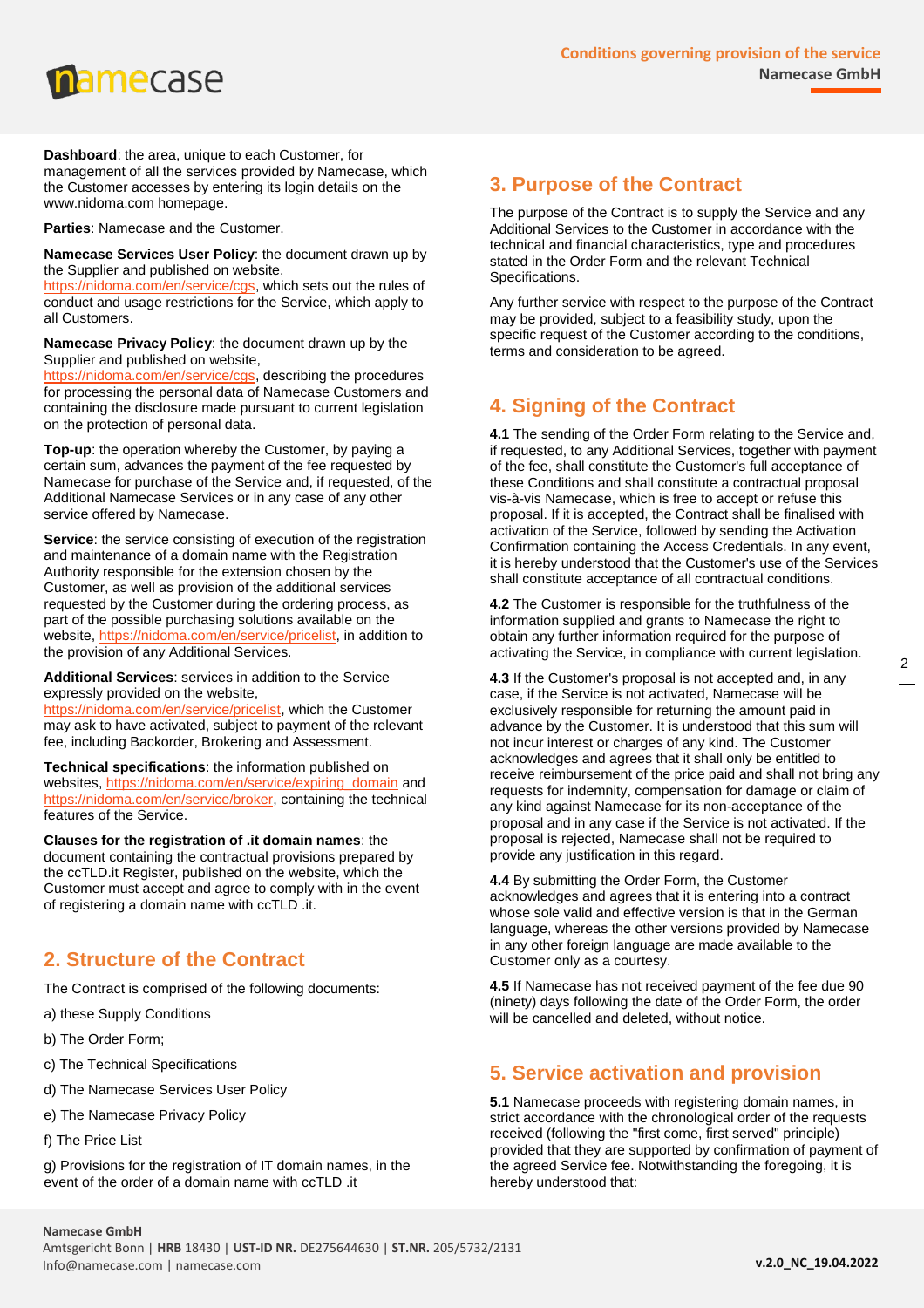a) the success of the registration request is subject to its acceptance by the Registration Authority responsible for the chosen extension;

b) domain names that appear to be free when the order is placed may not actually be so, since, by way of example, but not limited to this, Third Parties may already be in the process of registering them, even if they are not yet included in the databases of the Registration Authority in question.

The Service is activated in accordance with the time frames dictated by hardware availability, and in any case as soon as possible. It is understood that any deadlines proposed for activation of the Service should be considered to be merely indicative. The Customer is required to perform any actions required of it for the purpose of activating the Service; any delays due to inaction on the Customer's part will not be attributable to Namecase. In any case, the Customer will be informed of any delays in activating the Service.

**5.2** The Service is provided until the Contract expires. As that date approaches, as a mere courtesy and therefore without assuming any obligation vis-à-vis the Customer, Namecase reserves the right to send email notifications of the impending expiry to the email boxes associated with or created through the Service.

**5.3** The Customer is entitled to purchase one or more of the Additional Services by placing an order and paying the relevant fee. It is understood that, regardless of when it is activated, the "brokering" Additional Service has a duration equal to the provisions of art. 24.2 below. Supply of the Additional Services is governed and regulated by these General Conditions.

**5.4** It is expressly understood that Namecase is not subject to any general monitoring obligation. It does not therefore control or monitor the conduct or actions taken by the Customer through the Service nor does it control or monitor the information and/or data and/or content processed in any way by the Customer or its appointees and/or associates with the Service itself; in any case Namecase is and remains extraneous to the activities that the Customer engages in wholly independently by remote access via the Internet by means of the Service Access Credentials. In any case, once the Customer has accessed the Services, it shall be the only data controller, in accordance with current legislation on the protection of personal data, for any data entered and/or processed through the Service for the entire duration of the Contract and for 30 (thirty) days after its expiry.

**5.6** Under no circumstances shall Namecase assume any responsibility for the information, data or content released or transmitted and, in any case, processed by the Customer via the Service and in general for their use of the aforementioned Service, and reserves the right to take any measures and actions to protect its own rights and interests, including passing on to the parties involved information that would help to identify the Customer.

### <span id="page-2-0"></span>**6. Duration of the Contract and renewal**

**6.1** The Contract will have a duration equal to the period of time stated in the Order Form, starting from the date of its acceptance by Namecase, in accordance with Art. 4 above.

**6.2** Prior to its expiry, the Customer may renew the Contract on the basis of the Price List and other contractual conditions in effect at the time of renewal.

**6.3** Ideally, renewal of the Service will be completed by the Customer at least 5 (five) days before expiry of the Service, by forwarding the respective request and payment of the amount set out in the Price List in force at the time of renewal, in accordance with the procedures and times stated in Art. 7. Once the renewal procedure described above has been completed, the Service shall be renewed for the contractually agreed period effective from the expiry date of the renewed Service, even in the event that the renewal is executed after the expiry date of the Service.

**6.4** On the expiry date set for the chosen Service, and in any event on termination of the contractual relationship for whatever reason, the Contract shall cease to be effective, the Service shall be deactivated and the Parties shall be free from their reciprocal obligations.

**6.5** The Customer acknowledges that, following termination of the Contract, it will no longer be possible to recover any data and/or information and/or content entered and/or processed by it through the Service and hereby agrees, prior to the final termination of the Contract, to make a copy of the data and/or information and/or content. In any event, for all cases of termination of the Contract, the Customer shall hereby hold Namecase harmless against any and all liability for any loss or the total or partial damage of data and/or information and/or content entered and/or processed by the Customer through the Service. The Customer shall remain solely responsible for any recovery of the data, information and/or contents entered and/or processed by the same, following reactivation of the Service, by entering into a new Contract.

**6.6** If the domain name registered and/or kept with the competent Registration Authority through the Services provided by Namecase is transferred to another Provider before the Service expires, the Contract shall be automatically terminated on conclusion of the transfer procedure, if this is before the expiry date; otherwise, it shall cease on the originally agreed date. Any refund from Namecase to the Customer for the period during which the latter did not make use of the Service shall remain expressly excluded.

**6.7** On the expiry date, in the absence of renewal of the Service, Namecase hereby reserves the right to insert a web page containing advertising messages in place of the domain homepage, keeping the registration data in the WhoIs register of the Competent Authority unchanged. The content thus made visible may remain online until the date of actual removal of the domain name from the competent Authority's register.

**6.8** It is understood that all services associated with the domain name (including but not limited to: hosting, email, any Additional Services) will be disabled.

**6.9** Even in the event of non-renewal of the Service and consequent termination, the Customer, within the deadlines set by the individual competent Authorities and stated on website, [https://nidoma.com/en/service/howto,](https://nidoma.com/en/service/howto) may attempt to obtain the assignment of the domain, in the manner and under the conditions indicated therein, by providing for payment of the fee required for the Service and any further amounts stated on the website, [https://nidoma.com/en/service/howto.](https://nidoma.com/en/service/howto) Notwithstanding the foregoing, it is understood that Aruba does not assume any obligation of result in this regard, without

3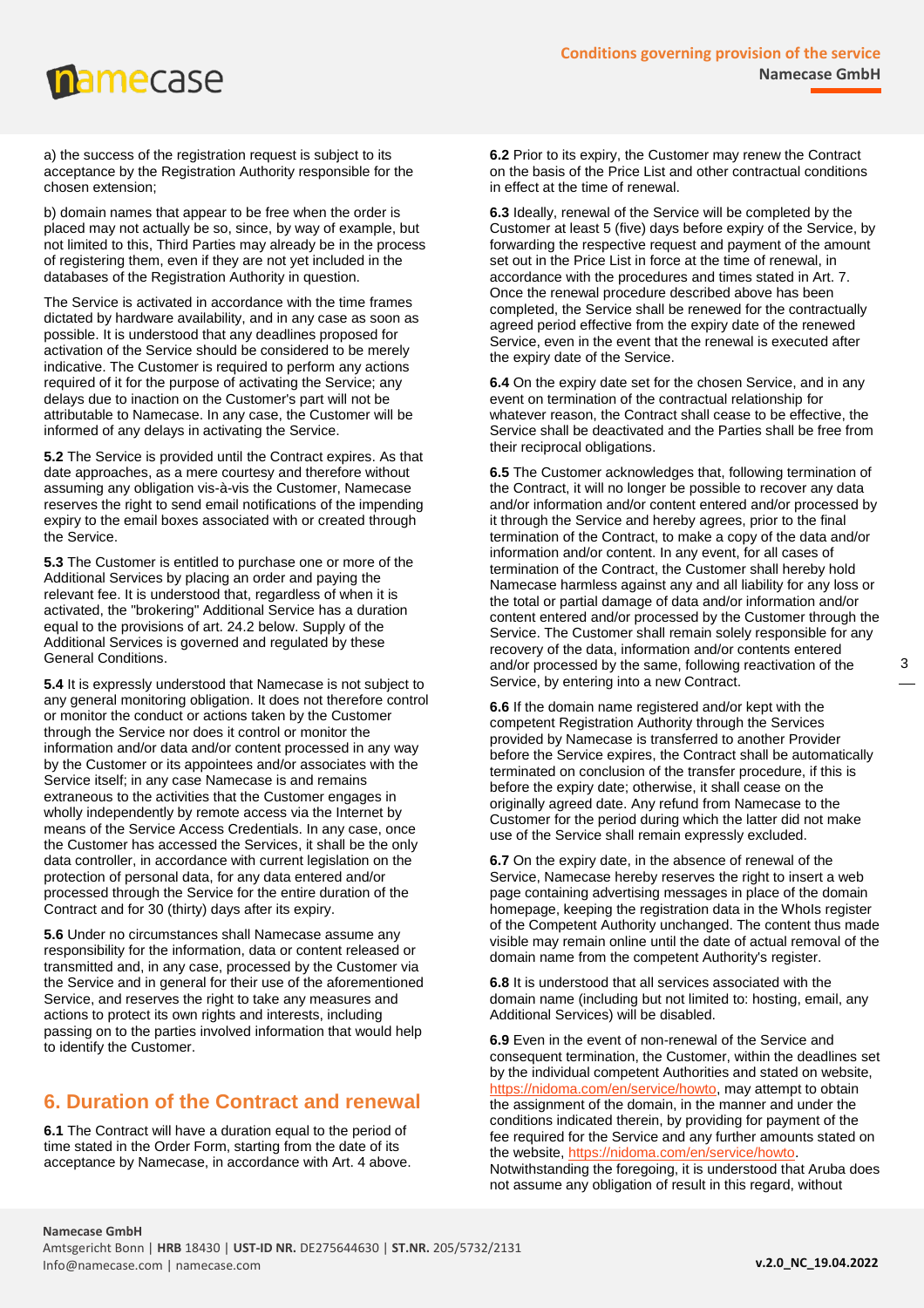prejudice to its liability in the event that the domain name is not assigned to the Customer.

#### <span id="page-3-0"></span>**7. Fees, charges, payment terms and procedures, guarantees**

**7.1** Subject to any specific, separate and different agreement between the Parties, payment of the fees for the Service and, if required, any Additional Services as stated in the Price List must be made by the Customer in the form of a Top-up at the same time as the Order Form is sent and in any case prior to its activation.

**7.2** Any payment made by the Customer shall bear a specific identification number, for which Namecase shall issue the corresponding invoice within the month in question. VAT due will be applied to all invoiced amounts, which, together with any other tax charge resulting from implementation of the agreement, will be borne by the Customer. In any case, the Customer hereby releases the Suppliers from all and any liability resulting from transactions or payments made.

**7.3** The Customer acknowledges and accepts that:

a) payment of the price of the Service must be made by one of the methods stated in the reserved area

b) for the purpose of determining the activation times, it is the Customer's express and exclusive responsibility to select the payment method, if the choice between several options is offered, considering the average processing times for the payments stated on the page; and accordingly,

c) it is the Customer's express and exclusive responsibility to proceed with payment of the price for renewing the Service and any Additional Services in good time in order to ensure continuity and, in any case, before it is deactivated due to expiry of the Contract, considering for this purpose also the processing times of the payments stated in letter b) of this article.

**7.4** The Customer expressly acknowledges and accepts that the invoice may be sent and/or made available to it in electronic format.

**7.5** The provisions of these Supply Conditions that relate to payment of the fee shall not apply until the respective expiry date, in the case of an order for a Service and any Additional Services offered on a free promotional basis. The aforesaid Service may be renewed by the means stated in article 6 above.

**7.6** As a result of exclusive assessments of opportunities that it carries out, Namecase reserves the right to request that, before or after execution of the Contract, the Customer provide of suitable means of guarantee and/or specific payment methods and/or terms for fulfilment of the Customer's obligations arising therefrom.

**7.7** The Customer may also make a Top-up via the Dashboard in advance of the Service expiry which may be used for purchase or renewal of the Service or other services provided by Namecase no later than 36 months from the time of registration of the amount paid for the Top-up on the Dashboard. The credit referred to in connection with the aforementioned Top-up will be definitively acquired and retained by Namecase without the Customer being able to use it or request its return, if the Customer has not used it or has not carried out a new Top-up within the aforementioned period of 36 months. Purchasing a new Top-up will renew all remaining credit for a further 36 months.

#### <span id="page-3-1"></span>**8. Late payment or non-payment**

**8.1** The Customer may not raise objections of any kind if it has not fulfilled its payment obligations and/or has not provided Namecase with the respective documents.

**8.2** In the event that, for whatever reason, the payment made by the Customer is not valid or is revoked or cancelled by the Customer, or is not made, confirmed or credited to Namecase within 7 (seven) days of the Order Form being sent, the latter reserves the right to suspend and/or interrupt activation and/or supply of the Service with immediate effect if it has already been activated and/or the Dashboard. During the suspension of the Service and/or the Dashboard, whatever the reason, the Customer may not have access to data and/or information and/or content entered, transmitted and/or in any case processed by it by via the Service.

**8.3** If the payment is not credited within 3 (three) days of suspension of the Service and/or of the Dashboard, Namecase will proceed with the final interruption of the Service and/or the final cancellation of the unpaid orders and/or of the Dashboard if possible in the absence of additional active services.

#### <span id="page-3-2"></span>**9. Namecase's obligations and limits of liability**

**9.1** Namecase gives the Customer a guarantee of supply and use of the Service on a 24/7/365 basis, in accordance with the Technical Specifications and the Contract.

**9.2** Namecase's obligations and responsibilities vis-à-vis the Customer are exclusively those defined by the Contract and therefore, in the event of any breach or default attributable to Namecase, the latter will not be liable for any amount in excess of that paid by the Customer for the individual Service, ordered or renewed, that is affected by the harmful event. Any other indemnity or compensation to the Customer for direct or indirect damages of any nature and type is hereby expressly excluded.

**9.3** Namecase does not create any specific backup of the data and/or information and/or content processed by the Customer by means of the Service, apart from backing up all the content of the stored data that, as a precaution, Namecase periodically performs for the purposes of possible restoration of the Service. In any case, Namecase shall offer no guarantees regarding use of the Service with regard to the protection and storage of the data and/or information and/or content, unless the Customer activates a specific additional service.

**9.4** Namecase will under no circumstances be liable for the use made of the Service in relation to critical situations including, for example, specific risks to the safety of individuals, damage to the environment, specific risks in relation to mass transport services, the management of nuclear and chemical plants and medical devices; under these circumstances, Namecase will make itself available to assess

#### **Namecase GmbH**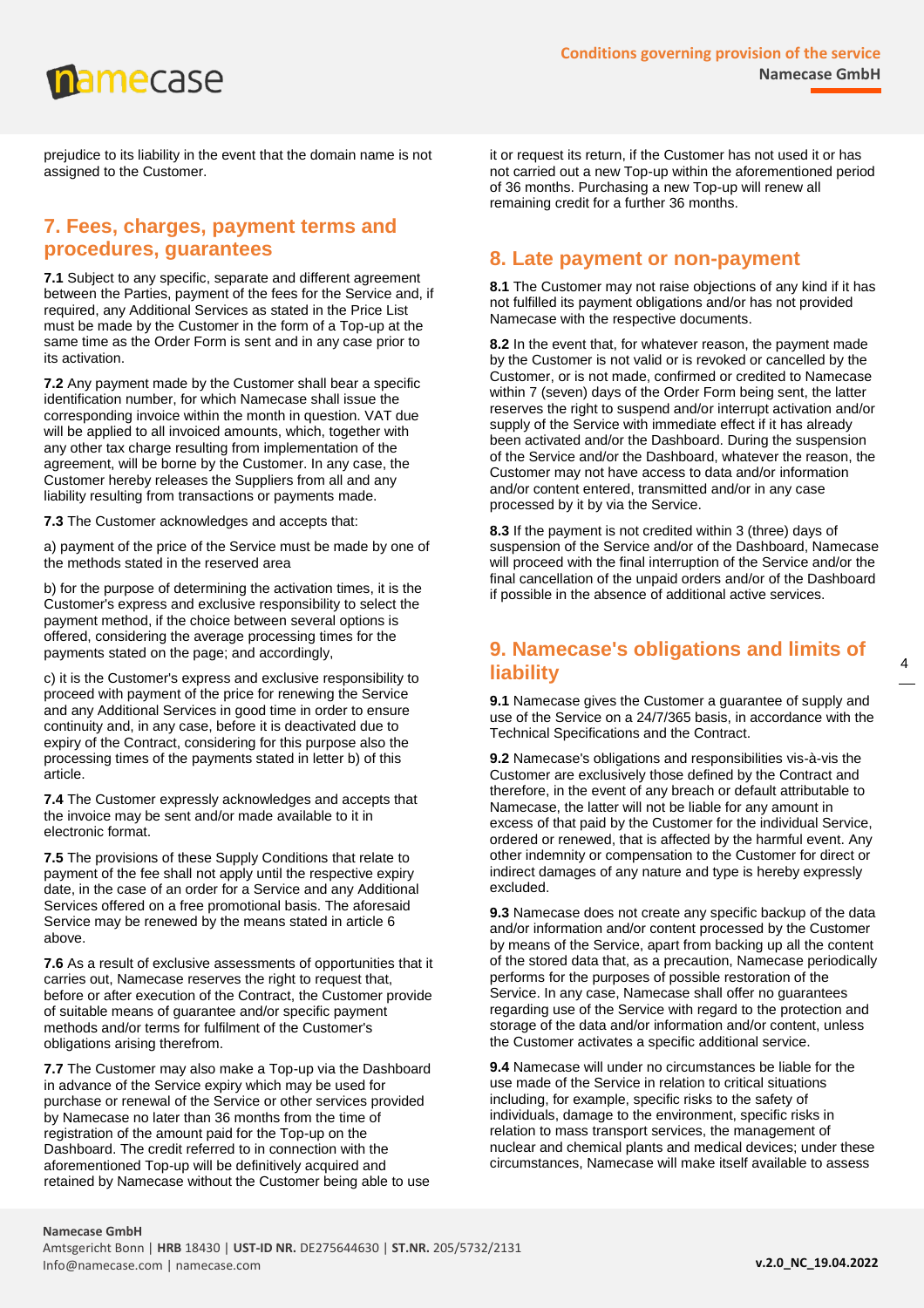and negotiate with the Customer a specific "mission critical" agreement with any respective SLAs.

**9.5** Namecase does not provide any guarantee as to the validity and effectiveness, as evidence or otherwise, of the Service or of any piece of data, information, message, instrument or document associated with it or otherwise entered, communicated, transmitted, stored or in any way processed by means of the Service itself:

a) when the Customer intends to use or enforce them in States or jurisdictions other than Italy,

b) for their secrecy and/or integrity (in the sense that any violations of the latter are normally detectable by the User or the recipient by means of the appropriate verification procedure).

**9.6** Namecase shall not, in any case, assume responsibility for any information, data or content entered or transmitted and, in any case, processed by the Customer by means of the Service and in general for the use made of the said Service, and reserves the right to take any initiative and action to protect its rights and interests, including providing the parties concerned with useful data allowing them to identify the Customer.

**9.7** It is hereby understood, which the Customer hereby acknowledges and accepts, that Namecase shall not under any circumstance be liable for damage suffered directly or indirectly by the Customer itself and/or by Third Parties as a result of use of the Service.

**9.8** In the event that the Customer is a Government Authority, Namecase assumes all obligations relating to the traceability of financial flows in accordance with current legislation.

**9.9** Namecase reserves the right to periodically modify the Service Access Credentials, which will be promptly communicated to the Customer by sending them to the relevant email address.

**9.10** Namecase assumes an obligation of means and not of results. Namecase may not be held liable for any direct or indirect damage suffered by the Customer following errors in data communicated by the latter to Namecase and in any case due to failure to assign the domain name to the Customer, regardless of the reason. Namecase does not guarantee that the Services ordered by the Customer will be perfectly suited to particular purposes or in any case to its requirements.

**9.11** Namecase agrees to ensure the best functioning of the system, but will not bear any liability towards the Customer or Third Parties for delays, poor operation, suspension and/or interruption in the provision of the Service brought about by causes not attributable to Namecase, including, but not limited to:

a) accidental events, catastrophic events or force majeure;

b) third-party events, including those involving a Namecase supplier;

c) malfunctioning or non-compliance of connection equipment possessed by the Customer or in any case that used by the same;

d) tampering or interference with the services or equipment by the Customer or by Third Parties not authorised by Namecase; e) failures and malfunctioning of machines and software, whether owned by Namecase or its suppliers.

#### <span id="page-4-0"></span>**10. Customer's obligations and rights**

**10.1** The Customer is entitled to use the Service 24/7, 365 days a year, in accordance with the Technical Specifications and as stated in the Contract, and acknowledges that in any case of violation or non-fulfilment attributable to Namecase, it is not liable for an amount greater than that paid by the Customer for the individual Service, ordered or renewed, affected by the harmful event). Any other indemnity or compensation to the Customer for direct or indirect damages of any nature and type is hereby expressly excluded.

**10.2** Pursuant to and for the purposes of current legislation, including criminal law, the Customer guarantees that the data, contact details and information provided to Namecase for finalisation of the Contract are truthful, accurate and up-todate, allowing for the Customer to be identified, and undertakes to inform Namecase, through the reserved area, of any change thereto, including the e-mail address stated in the Order Form, and is aware that failure to observe this obligation may lead to consequences including, but not limited to, withdrawal of the domain name. Namecase reserves the right to verify such data and/or information by also requesting any additional documents that the Customer hereby agrees to submit. In any case, the Customer is and remains solely and exclusively liable, in both a civil and criminal sense, for acting or attempting to act in any way that would compromise or prevent its identification. The Customer shall be considered exclusively liable for all damage suffered and yet to be suffered by Namecase and/or by third parties and, in any case, hereby undertakes to release and/or hold Namecase harmless against any claim, action and/or request for indemnity or compensation for damages that may be brought against it by anyone.

**10.3** The Customer is required to check, within 15 (fifteen) days of the date of activation of the Services, the accuracy of his/her/its data in the database of the respective Authority for the chosen extension; if, during that period, the Customer does not raise any objection as to the accuracy of his/her/its data, they will be deemed to be correct. The Customer acknowledges and accepts that in the event of the competent Authority finding any incorrect data, the latter may proceed to withdraw the domain name.

**10.4** The Customer hereby acknowledges and accepts that the registration of a domain name involves entering its personal data in a publicly accessible register kept by the Registration Authority responsible for the chosen extension, except in the event that the Customer:

a) has requested the blanking out of its personal data in accordance with the procedures stated in the ".it" ccTLD Register at www.nic.it, for domain names with the .it extension;

b) has selected the additional "whois privacy" service, in the manner described in Art. 5.3 above and under the conditions indicated on website, [https://nidoma.com/en/service/pricelist,](https://nidoma.com/en/service/pricelist) and has blocked its personal data on the whois register of the Registration Authority responsible for domain names with an extension other than .it and .eu, provided that the extension chosen is among those available for the aforementioned service and stated on the website,

[https://nidoma.com/en/service/pricelist.](https://nidoma.com/en/service/pricelist) It is understood that, in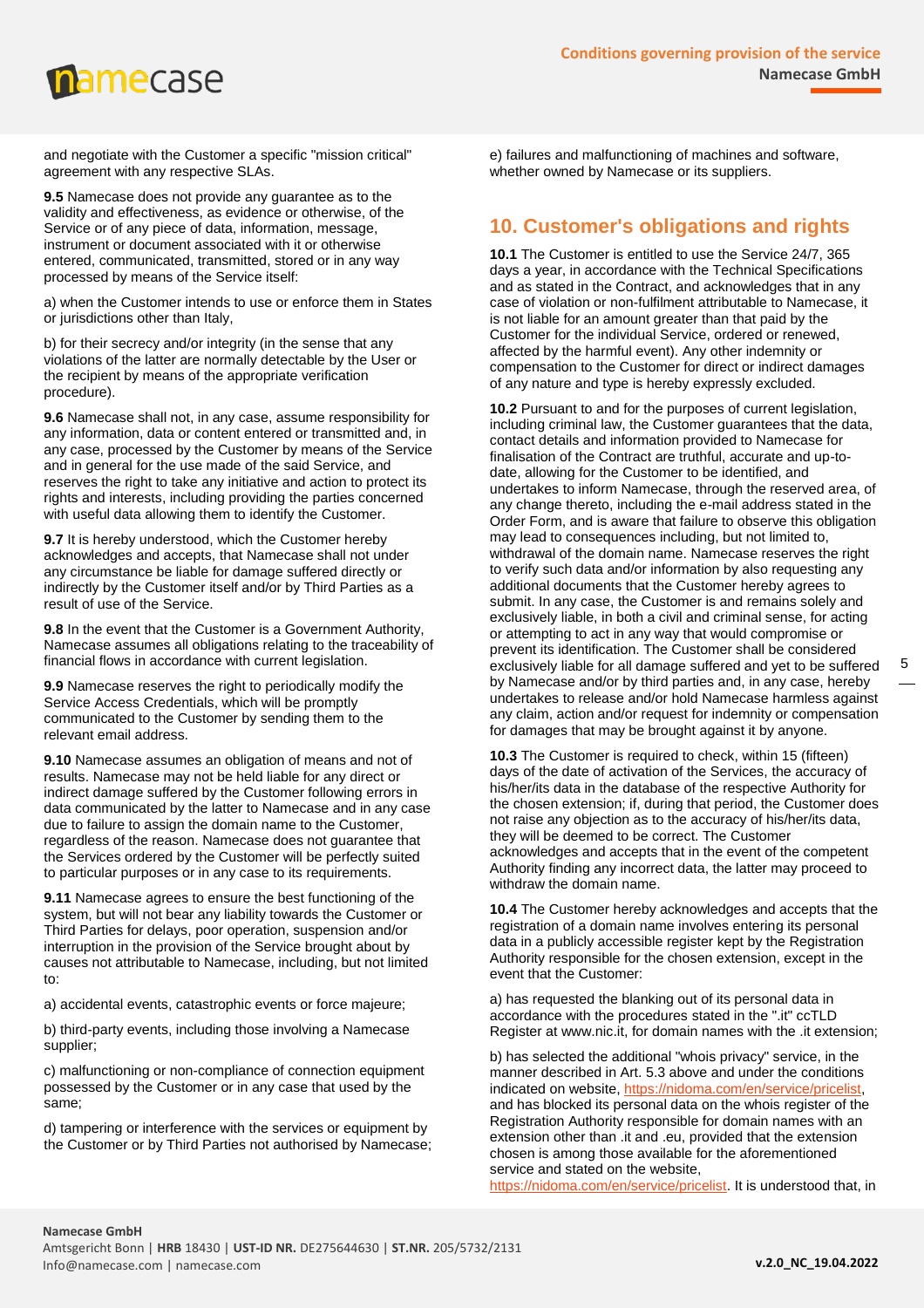any case, Namecase reserves the right to disclose such data, for the purpose of protecting its own rights and interests and that, in the event of failure to renew the aforementioned additional service, the Customer's personal data will once again be visible in the whois register of the relevant Registration Authority.

**10.5** Subject to the provisions regarding data processing referred to in article 5.5 above, the Customer guarantees, with reference to third-party data it may process during the order procedure and/or during use of the Service, that it has previously provided them with the information required by current legislation on the protection of personal data and that it has acquired their consent for processing. In any event, it is hereby understood that, in relation to said data, the Customer shall act as Data Controller, assuming all the obligations and responsibilities associated therewith and holding Namecase harmless, pursuant to article 10.16 below, against any dispute, claim or demand brought by third parties, in or out of court, in relation to said processing scenarios. In any event, having gained access to the Service, the Customer shall be the only data controller, pursuant to current legislation on the protection of personal data, for any data entered and/or processed through the Service.

**10.6**The Customer declares that he/she has all the technical knowledge required to ensure the correct use, administration, and management of the Service, and in all cases acknowledges and accepts that the processing of data and/or information, and/or content that he/she has put in place through the Service and its subsequent dissemination on the Internet through the Service itself are performed solely at the Customer's own risk and under his/her responsibility.

**10.7** The Customer acknowledges and accepts that any operation performed through the Service shall be presumed to have been performed by said Customer and that third parties' knowledge of the login credentials and/or other codes assigned to the Customer by Namecase may enable said third parties to make inappropriate use of the Service and to access information and/or content or data processed thereby. As such, the Customer agrees to safeguard and use said Credentials and/or codes with maximum confidentiality and diligence, to change them on a regular basis and at intervals not exceeding 3 (three) months, and to inform Namecase in a timely manner of any unauthorised use thereof or of any other security breach discovered.

**10.8** The Customer acknowledges and agrees that being granted a domain name does not confer any right to use such name and:

a) declares that it has the right to use and/or legal access to the domain name requested, and that the registration request and/or the selected domain name does not damage the rights and/or interests of third parties;

b) undertakes to use the Service solely for lawful purposes as permitted by the provisions of law applicable from time to time, by customs and habits, by the requirements of due diligence and in any case without violating any rights of any third parties, thereby assuming all responsibility in this respect. The Customer also declares that it is the sole and exclusive administrator of the Service and as such declares that it is solely responsible (i) at its own risk, for the management of data and/or information and/or content processed by it through the Service, for their security and storage and for carrying out

any other activity deemed useful or necessary for ensuring their integrity, and to this end agrees, at its own expense and under its own responsibility, to adopt appropriate and adequate security measures; (ii) for the content of the information, audio, texts, images, designs and data accessible and/or made available through the Service and in any case transmitted, distributed or posted by the Customer for whatever reason; (iii) for malfunctions of the Service for any use not in accordance with the Namecase Services User Policy; (iv) for the loss or disclosure of the Service use codes or additional codes assigned to it by Namecase; and (v) for the management of access to its Dashboard (any connection, modification of the Service or order placed through the Customer's Dashboard is presumed to have been placed by the Customer).

**10.9** The Customer agrees and undertakes to comply with the documents stated below, without reservations regarding their content, declaring that it has carefully viewed:

a) the rules for the proper use of network resources, set out in the document "Netiquette", published on the website of the Italian Naming Authority, [https://www.nic.it/it/doc/2022/norme](https://www.nic.it/it/doc/2022/norme-di-buona-condotta-2022)[di-buona-conductta-2022;](https://www.nic.it/it/doc/2022/norme-di-buona-condotta-2022)

b) the provisions contained in the Namecase Knowledge Base, on the website[, https://nidoma.com/en/service/howto](https://nidoma.com/en/service/howto)

c) the provisions contained in the policies prepared by the Registration Authorities responsible for the chosen domain extension, published on the relevant institutional sites such as for domain names with the .it extension, the Regulations and the Guidelines of ccTLD.it, published on the website, //www.nic.it/, for domain names with the .eu extension, those published on the website, [https://www.eurid.eu,](https://www.eurid.eu/) for .es domain names published at the link,

[https://nidoma.com/en/service/cgs,](https://nidoma.com/en/service/cgs) for domain names with an extension other than .it, .es and .eu, those published at the link,<https://www.opensrs.com/docs/contracts/exhibita.htm>

### d) the ICANN UDRP policy,<br>https://www.icann.org/resou

urces/pages/policy-2012-02-25-en, and the ".it" ccTLD Registration policy, [https://www.nic.it/it/gestisci-il-tuo-it/aspetti-legali;](https://www.nic.it/it/gestisci-il-tuo-it/aspetti-legali)

e) the document prepared by ICANN and published at the link, <https://www.icann.org/resources/pages/benefits-2013-09-16-en>

**10.10** The Customer shall equip itself, under its own responsibility and at its own expense, with all devices (including, but not limited to, telephones, data transmission and processing devices and programs) suitable and necessary for accessing and availing itself of the Service. Namecase does not provide any guarantee concerning the compatibility of equipment, programs (hardware and software) and applications used by the Customer with the Service, even if made available by Namecase. All respective checks shall fall under the sole responsibility of the Customer.

**10.11** As regards proof of all the operations carried out from the Dashboard, the Customer acknowledges and accepts, for itself and for the third parties whom it has authorised to use the Service, for whatever reason, that only Namecase Logs kept in accordance with the law shall be valid. On the other hand, the Customer is solely and exclusively responsible for any other operation carried out for itself or for third parties or directly by them, in the use, administration and management of the Service; for the purpose, with regard to these operations, it undertakes to: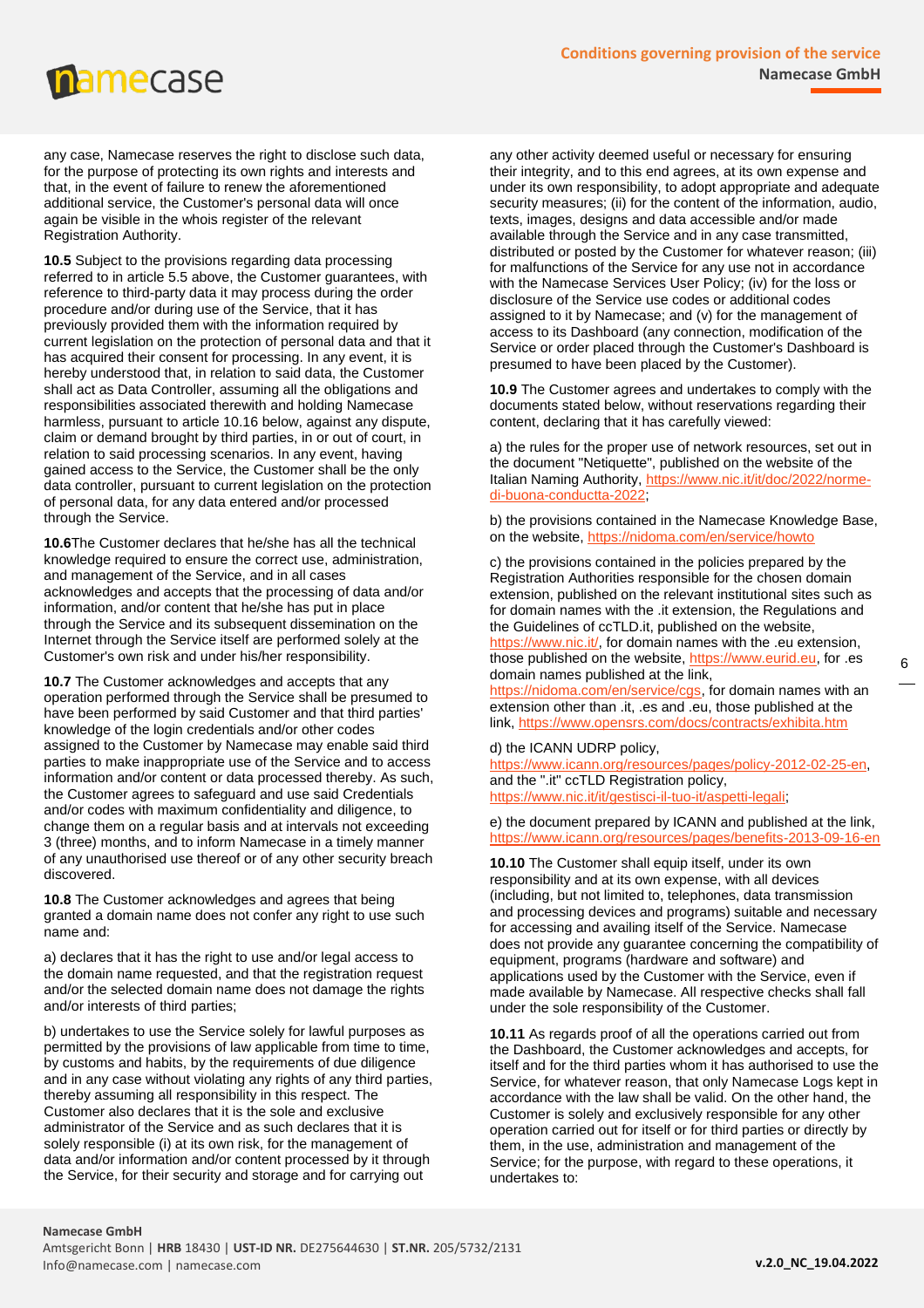a) comply, or ensure that third parties comply, with the legislation in force, whenever it applies to them, including data protection law

b) to release and hold Namecase harmless against any direct or indirect demand or claim for damages, of any nature and type, brought by anyone in this regard.

**10.12** The Customer hereby provides its consent so that Namecase can assign the Contract to Third Parties and/or transfer to Third Parties all or part of its rights and/or obligations under the Contract.

**10.13** The Customer acknowledges that the Internet is not controlled by Namecase and that, due to the distinctive structure of the internet itself, it is not possible to guarantee its performance and functioning or to check the content of the information transmitted through it. For this reason, Namecase shall not be held liable for the transmission or receipt of illegal information of any nature and type.

**10.14** The Customer exclusively assumes any liability arising from the ownership, use, management and contents of the domain and hereby undertakes to indemnify and hold Namecase harmless against any and all requests and/or claims by third parties for damage caused to them by or through use of the Service. The Customer shall bear all costs, damages and charges, including any legal costs, which may result from such liability actions and undertakes to inform Namecase if such an action is brought against it.

#### <span id="page-6-0"></span>**11. Support and Maintenance**

**11.1** Technical support is offered exclusively in accordance with the timescales and procedures stated on the website, [https://nidoma.com/en/service/howto.](https://nidoma.com/en/service/howto) In any event, the Customer is required to promptly notify Namecase of any irregularities or malfunctions that it may find with the Service. Namecase will make every reasonable effort, as soon as possible, to deal with any issues reported by the Customer.

**11.2** Any requests for "customised" work and, in any case, work that requires Namecase to be informed of the Customer's Service Access Credentials or that in any case involves Namecase's access to the Customer Service must be sent to Namecase by means of a ticket from the reserved area. In such cases, by simply opening the ticket, the Customer authorises Namecase and/or any companies appointed by it to carry out the hardware/software intervention requested and/or necessary; the Customer acknowledges and agrees that this intervention shall take place within variable time frames based on the following criteria:

- a) type of action required;
- b) order of arrival of the action request;
- c) priority level of the action request.

In order to allow the correct and timely implementation of the requested action, the Customer agrees to provide all the specifications and information requested by Namecase. By sending the request for work referred to in this paragraph, the Customer:

a) declares that it is aware that such action involves a high degree of risk for the functioning of the Service, or for the

integrity of the data and/or information and/or content entered and/or processed via the Service; and

b) hereby accepts that he/she will bear all the associated risks; and

c) hereby undertakes, before carrying out the intervention, to obtain a complete backup copy of the data and/or information and/or content entered and/or processed by it through the Service.

Notwithstanding the above, the Customer hereby holds Namecase and/or the Companies controlled by it and their personnel, as well as the external Companies appointed for the intervention and their personnel, harmless against any liability for any direct or indirect damage of any nature and kind sustained and that may be sustained due to or as a result of the action referred to in this paragraph, including, but not limited to, total or partial loss or damage of the data and/or information and/or content entered and/or processed by the Customer through the Service, and total or partial interruption of the Service.

**11.3** Namecase reserves the right to suspend or interrupt its provision of the Services in order to carry out technical maintenance. Under such circumstances, the Customer shall be notified via e-mail with an advance notice of 7 (seven) days; said notification will also specify the time period within which the service will be restored.

#### <span id="page-6-1"></span>**12. Suspension of the Service**

**12.1**Notwithstanding the application of Arts. 13 and 14 below, Namecase, at its discretion and without the exercise of said right being subject to challenge as non-fulfilment or breach of the Contract, reserves the right to suspend or interrupt the Service, even without any notice in the event that:

a) the Customer fails to comply with or finds itself in breach of just one of the provisions contained in the Contract, including those laid down in the Namecase Services User Policy and in the Namecase Privacy Policy;

b) the Customer fails to respond, in full or in part, to Namecase's requests or in any event, its conduct is such as to raise the founded and reasonable fear that the Customer may be in breach of the Contract or liable for one or more breaches of its provisions;

c) there are valid grounds for believing that the Service is being used by unauthorised Third Parties;

d) there are cases of force majeure or circumstances that, at Namecase's sole discretion, require urgent interventions or interventions related to the resolution of security problems, danger to the entire network and/or to people or property; in this case, the Service will be restored when Namecase, at its discretion, has assessed that the causes that had led to its suspension/interruption have actually been removed or eliminated;

e) the Customer is involved, for whatever reason, in any court or out-of-court proceedings of a civil, criminal or administrative nature, and in any case in which the dispute concerns the registered domain name, its contents, the relative mailboxes or actions and conduct put in place through the domain name. In such cases, Namecase reserves the right, at its discretion and

7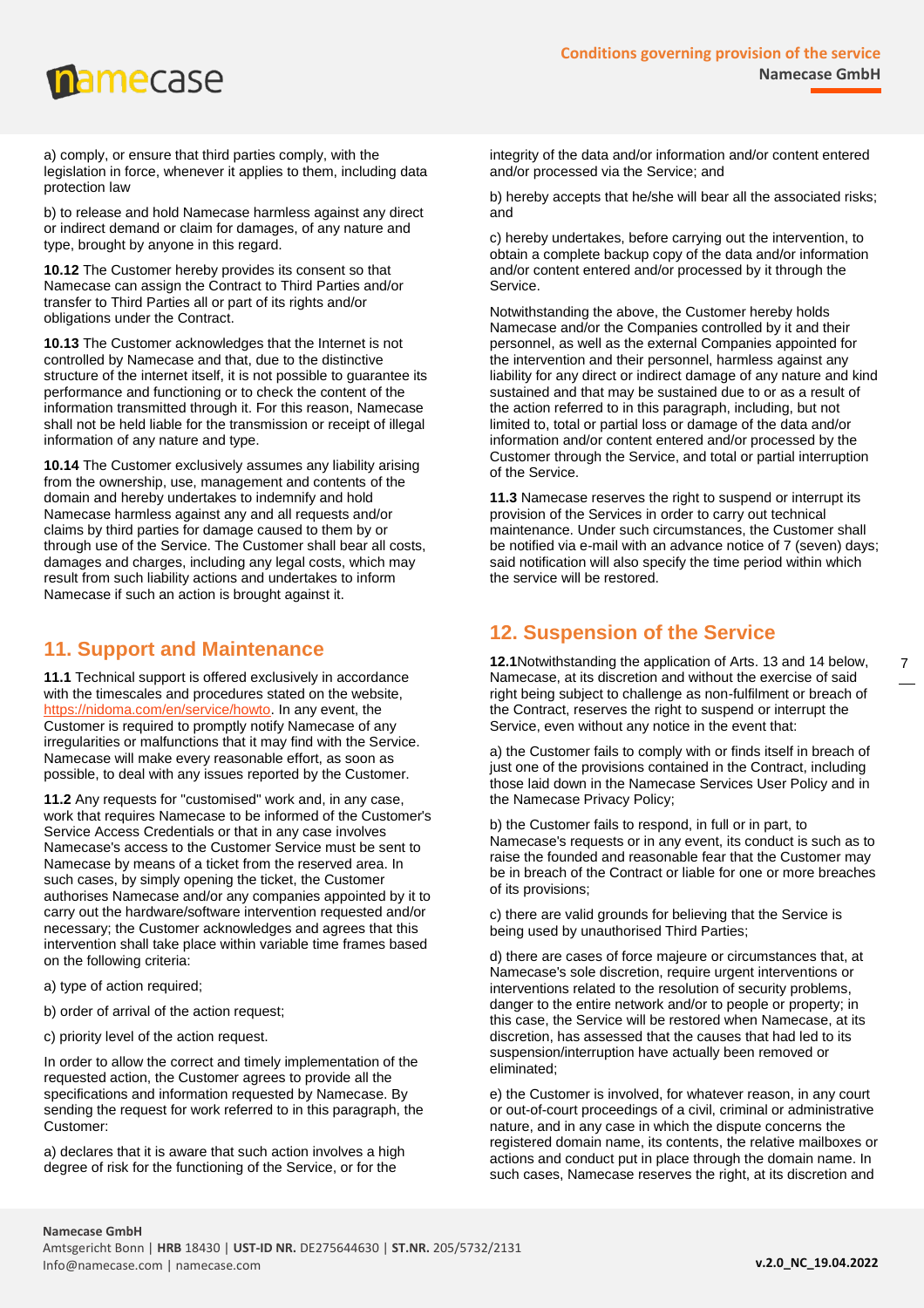

as a mere courtesy, and therefore without assuming any obligation to the Customer or the Third Parties concerned, to renew the registration of the domain name with the competent Authority for one or more years, but maintaining the measures previously adopted. The legitimate assignee of the domain name involved in the dispute may obtain access to it, subject to paying Namecase the price of the renewal(s) performed by Namecase, pursuant to the aforementioned terms.

f) it is requested by a Court.

g) if there are justified security and/or confidentiality guarantee reasons;

h) if the Customer is using faulty or uncertified equipment, or there are malfunctions which may damage the integrity of the network and/or disrupt the Service and/or generate risks to the physical safety of people and property.

In any instance of suspension of the Service attributable to the Customer, Namecase retains the right to bring an action for compensation.

**12.2** Namecase agrees to ensure the best functioning of the system, but shall not bear any responsibility with respect to its Customers or Third Parties for delays, poor operation, suspension and/or interruption in its provision of the Service brought about by causes for which it is not responsible, including, but not limited to:

a) accidental events, catastrophic events or force majeure;

b) third-party events, including those involving a Namecase supplier;

c) malfunctioning or non-compliance of connection equipment possessed by the Customer or in any case that used by the same;

d) tampering or interference with the services or equipment by the Customer or by Third Parties not authorised by Namecase;

e) failures and malfunctioning of machines and software, whether owned by Namecase or its suppliers.

**12.3** In any instance of suspension of the Service attributable to the Customer, Namecase retains the right to bring an action for compensation. During suspension of the Service, the Customer may not have access to data, information and/or content entered and/or processed by it through the Service. It is hereby understood that, in such cases, Namecase shall not be liable for any loss, damage or harm suffered and/or to be suffered by the Customer and/or by Third Parties, whether direct or indirect, foreseeable or unforeseeable, including, but not limited to, financial/economic losses, business losses, lost revenues and lost profits and/or the loss of goodwill; accordingly the Customer acknowledges and accepts that nothing may be claimed from Namecase by way of compensation, indemnity, reimbursement or for any other purpose.

#### <span id="page-7-0"></span>**13. Withdrawal**

**13.1** The Customer, whether qualifying as a "consumer", identified, pursuant to the relevant legislation in force, as the natural person who acts for purposes unrelated to his/her business or professional activity, or whether not qualifying as a "consumer", shall always have the right to withdraw from the

Contract at any time, without any penalty and without stating the reasons therefor, by sending a written notice by registered mail, with confirmation of receipt, to Namecase GmbH, Wilhelmstrasse 27, 53111 Bonn, Germany. This notification may also be sent by email to the address,

[support@nidoma.com.](mailto:support@nidoma.com) Withdrawal shall be effective within 30 (thirty) days from the date of Namecase's receipt of said notification, thereby justifying Namecase's deactivation of the Service and any reimbursement of the portion of the amount paid corresponding to the number of days not used until the Contract's natural expiry date, after deducting the costs incurred and/or to be incurred.

**13.2** Namecase reserves the right to withdraw from the Contract at any time and without being required to state its reasons, by notifying the Customer in writing, giving at least 15 (fifteen) days' notice, except in cases in which (i) events caused by force majeure occur; (ii) the Customer is registered on the list of defaulters, has been declared insolvent, or has been subject to bankruptcy proceedings; (iii) is in default in any way in relation to Namecase, including for contracts other than this one; by virtue of which Namecase reserves the right to withdraw from this contract with immediate effect.

**13.3** At the end of the period stated above, the Contract shall be deemed to have ended and/or to have been terminated and Namecase may at any time deactivate the Service without further notice and reimburse the Customer for the portion of the fee paid, corresponding to the number of days not used, up to the next natural expiry date of the Contract, after deducting the costs incurred and/or to be incurred. In any event, any further liability on Namecase's part for exercising the right of withdrawal and/or for loss of use of the Service by the Customer or the ensuing right of the latter to demand any other reimbursement, compensation or damages of any type and kind shall remain expressly ruled out.

#### <span id="page-7-1"></span>**14. Express termination clause – Termination due to non-fulfilment – Termination conditions**

**14.1** Without prejudice to the terms of other clauses of the Contract, it shall be deemed to have been automatically terminated, in accordance with the law and with immediate effect, if the Customer:

a) breaches the obligations provided for in Articles 10, 16 and 17 of the Supply Conditions as well as the provisions of the documents to which they refer; or

b) breaches the Namecase Services User Policy;

c) engages in any unlawful activity when using the Service;

d) wholly or partially assigns the Contract to third parties, without Namecase's prior written consent.

**14.2** In addition, in the event of a failure to comply with the obligations stated in the Contract, Namecase reserves the right, at any time, to send the Customer formal notice within 15 (fifteen) days of receipt of a registered letter with confirmation of receipt.

**14.3** In the event of the cases provided for under this article, as of the date of termination of the Contract, the Service shall be deactivated without prior notice. In this case, the Customer

#### **Namecase GmbH**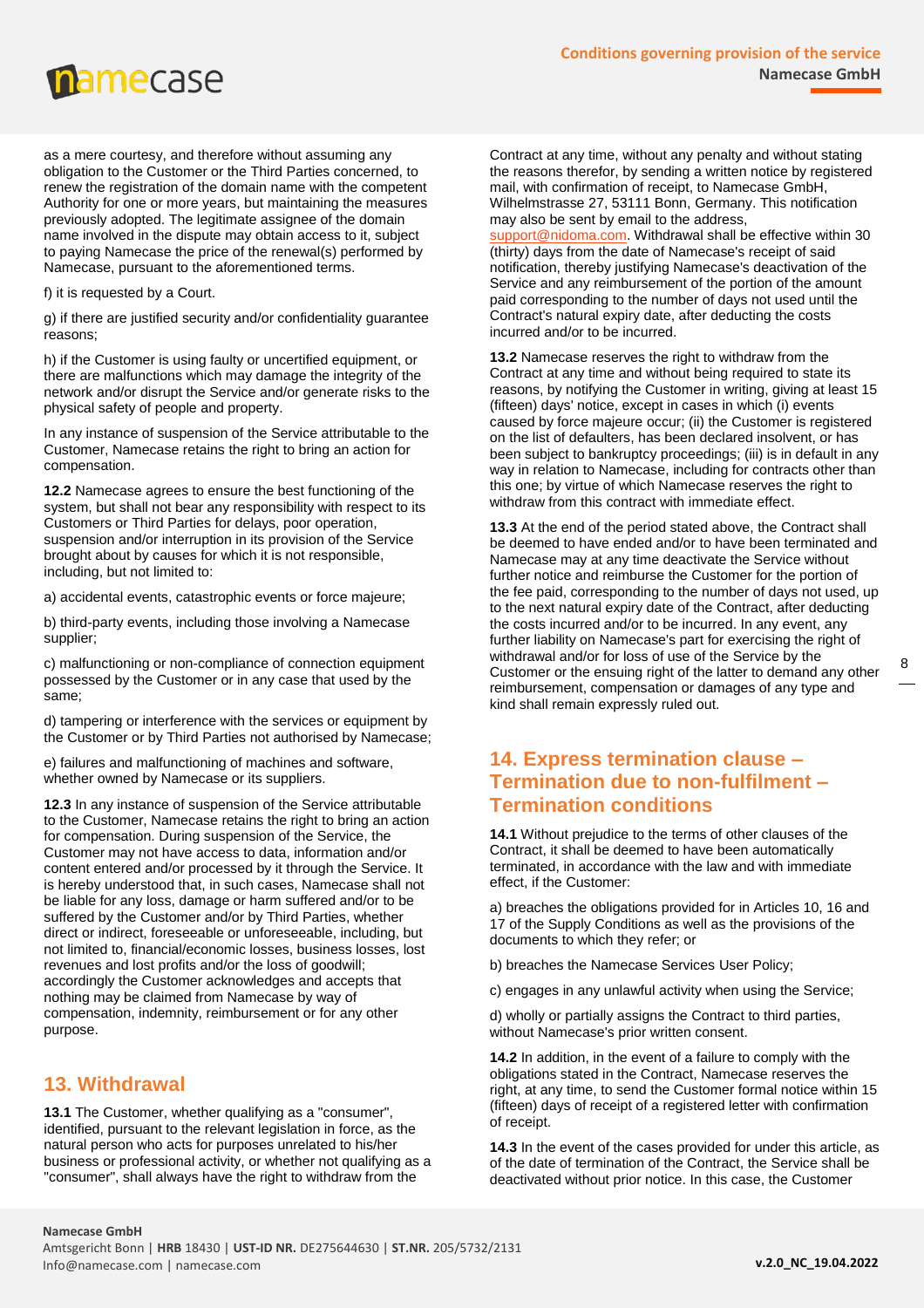acknowledges and accepts that the amounts it has paid will be withheld by Namecase as a Namecase penalty and the latter shall be entitled to charge the Customer for any additional cost it may be required to incur, notwithstanding, in any case, its right to compensation for any damage suffered.

#### <span id="page-8-0"></span>**15. Amendments to the Contract and/or to Namecase Policies**

**15.1** The Customer acknowledges and agrees that the Service covered by the Contract is characterised by constantly changing technology; for these reasons, Namecase reserves the right to improve the technical and economic features of the Service and the instruments related to it and to amend the terms of the Contract at any time, even after its signature, without this giving rise to any obligations of any kind for the Customer.

**15.2** If, even in the case of circumstances not dependent on Namecase (including, but not limited to, an increase in the costs relating to electric energy, changes to current legislation or measures and/or regulations introduced by the relevant Authority, involving greater costs to be borne by Namecase, etc.), the factors used as a basis for formulating the economic and/or contractual conditions for provision of the Service change, Namecase reserves the right to change said conditions unilaterally, including, but not limited to, the consideration, collection fees, billing frequency or payment terms and procedures, informing the Customer thereof in writing, giving 30 (thirty) days' notice. Should the Customer not wish to accept the aforementioned changes, including those concerning fees, it may exercise the right to withdraw from the Contract in a written communication to be sent by registered mail to Namecase GmbH at Wilhelmstrasse 27, 63111 Bonn, Germany. If the Customer fails to exercise the right of withdrawal within the terms and in the manner indicated above, the amendments shall be deemed to have been known and definitively accepted by the said Customer.

**15.3** Notwithstanding the above, Namecase may change the technical features, systems or resources as a result of the normal technological evolution of hardware and software components, thereby guaranteeing for the Customer the same functions.

**15.4** Should Namecase make any technical-economic changes which are deemed to be detrimental or damaging in terms of performance and/or pricing, or make changes to any part of the contractual terms and conditions, the Customer shall be informed of such changes by e-mail or through publication on the website, [https://nidoma.com/.](https://nidoma.com/) The above-mentioned changes shall take effect thirty (30) days after the date of their communication. Within the same time period, the Customer may exercise the right to withdraw from the contract by means of a written notification to be sent by registered mail with confirmation of receipt to Namecase GmbH, Wilhelmstrasse 27, 53111 Bonn, Germany. If the Customer fails to exercise the right of withdrawal within the terms and in the manner indicated above, the amendments shall be deemed to have been known and definitively accepted by the said Customer. Notwithstanding the above, Namecase may change the technical features, systems or resources as a result of the normal technological development of hardware and software

components, thereby guaranteeing for the Customer the same functionality.

**15.5** Namecase reserves the right to amend the Namecase Services User Policy and the Namecase Privacy Policy at any time as a result of the requirements referred to in paragraph 1 above or in compliance with the provisions of law; also in this case, the Customer may exercise the rights provided for in paragraph 2 above.

#### <span id="page-8-1"></span>**16. Copyright and licences**

**16.1** The Customer is required to use the Service in accordance with Namecase's intellectual and/or industrial property rights as laid down in the Namecase Services User Policy. Software packages, like any other copyright or other intellectual property right, are the exclusive property of Namecase and/or its assignors; therefore, the Customer shall not acquire any right or entitlement in this regard, and shall only be entitled to use them during the term of the Contract.

**16.2** In the case of licences provided by third-party suppliers through Namecase, the Customer acknowledges that it has examined the terms and agrees to use the software in accordance with the procedures specified on the respective websites exclusively for its own personal use. The Customer undertakes to accept and comply with the terms of these licences. The Customer declares that it is aware that the Licences apply between the Customer and the holder of the copyright thereon with the exclusion of any liability on the part of Namecase.

### <span id="page-8-2"></span>**17. Security of information**

The Customer hereby agrees not to disclose or make in any way available to third parties the confidential information known or handled in connection with the performance and/or application of the Contract in the absence of Namecase's specific written consent.

### <span id="page-8-3"></span>**18. Final provisions**

**18.1** The Contract shall supersede and replace any previous agreement that may have been entered into between Namecase and the Customer that can be traced back for any reason to the same Access Credentials regarding the Service and shall constitute the final and complete expression of the agreements entered into between the Parties on this subject. No amendment, footnote or clause howsoever added to this Contract shall be valid and effective between the Parties unless specifically and expressly approved in writing by both parties. In the event of special agreements with the Customer, these must be drawn up in writing and will constitute an addendum to these conditions.

**18.2** Under no circumstance may any breaches and/or conduct by the Customer that differ with respect to the Contract be considered as exceptions thereto or tacit acceptance thereof, even if not contested by Namecase. Any failure by Namecase to exercise or enforce any right or clause of this Contract shall not constitute a waiver of those rights or clauses.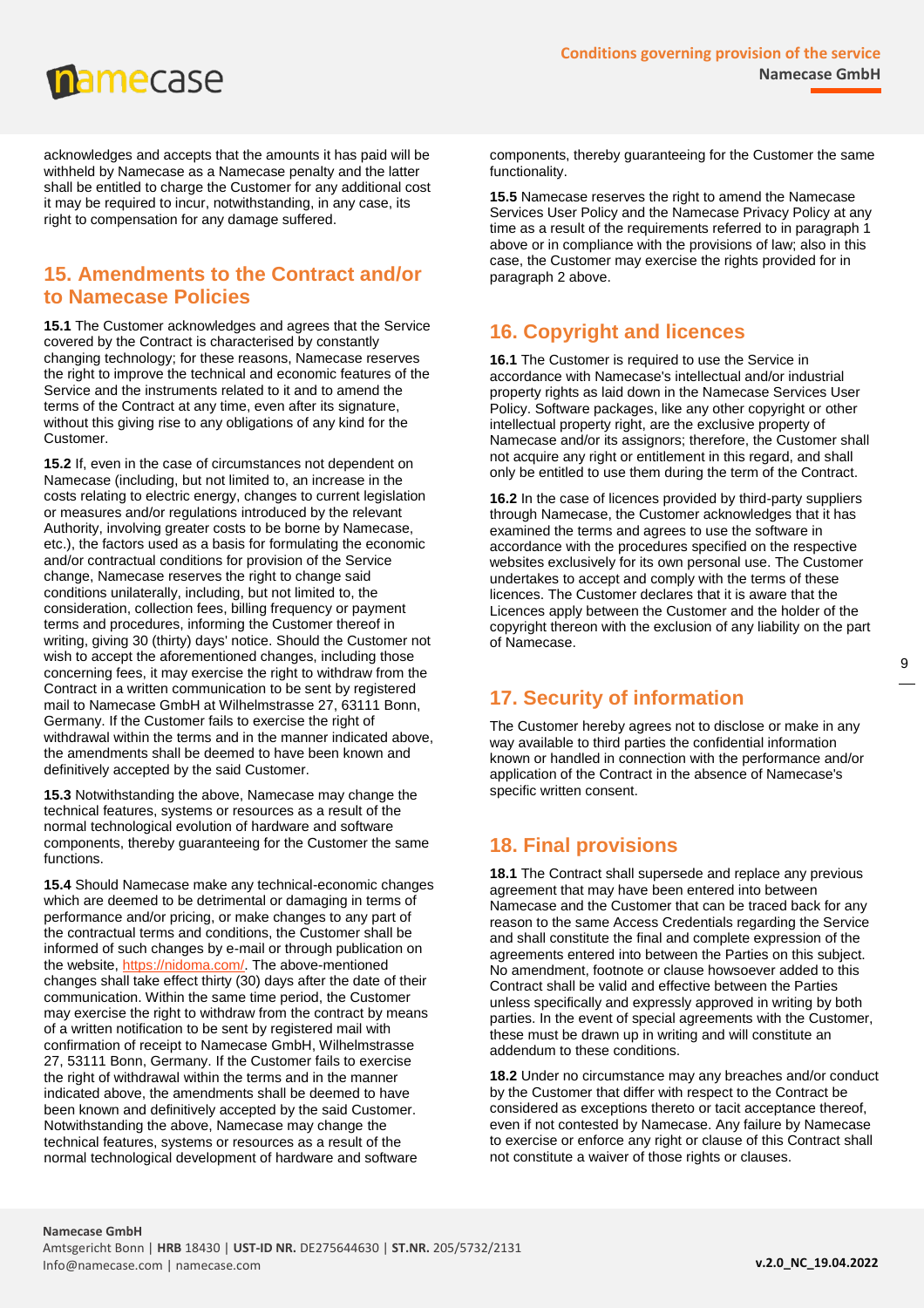

**18.3** Unless expressly indicated otherwise in the Contract, all notifications to the Customer may be sent by Namecase by hand, by e-mail, whether certified or not, by registered mail with confirmation of receipt, by ordinary post, or to the addresses provided by the Customer at the order stage and, consequently, such notifications shall be considered known by the latter. Any changes to the Customer's addresses and details, including the address and email details provided at the order phase that are not notified to Namecase in accordance with the procedures set forth in the Contract shall not constitute grounds for a complaint.

**18.4** With the exception of the cases specifically set forth in the Contract, all notifications that the Customer intends to send to Namecase relating to the Contract, including support requests, shall be sent by means of a ticket from the reserved area

**18.5** The Contract entered into with the Customer shall be sent by email, kept in the Supplier's computer systems and shall be sent to the Customer upon request in the manner stated in art. 18.4 above.

**18.6** Any total or partial ineffectiveness and/or invalidity of one or more clauses of the Contract shall not result in the invalidity of the others, which shall be deemed to be fully valid and effective.

**18.7** The Customer acknowledges and accepts that Namecase may in any form communicate to third parties and/or disclose the details relating to the Contract (including, but not limited to: its purpose, its term, the Customer' name) as commercial information for the promotion of its own products or services.

**18.8** Relations between Namecase and the Customer established under the Contract may not be understood as agency, representation, collaboration or association agreements or other similar or equivalent contractual forms.

**18.9** The Customer undertakes not to assign the Contract to third parties without Namecase's prior written permission.

#### <span id="page-9-0"></span>**19. Complaints**

Any complaints concerning the supply of the Service shall be sent to:

Namecase GmbH

Wilhelmstrasse 27

#### 53111 Bonn - Germany

by registered letter with confirmation of receipt, or sent by means of a Namecase support service ticket, within and no later than 7 (seven) days from the time when the subject of the claim occurred. Namecase shall investigate the complaint and shall provide a written answer within 30 (thirty) days of its receipt. In the event of complaints due to particularly complex circumstances, which do not permit a full reply within the time limits referred to above, Namecase will notify the Customer of progress with the case within the afore-mentioned times.

#### <span id="page-9-1"></span>**20. Extended validity**

This clause, the other clauses of these Conditions set out below as well as the provisions laid down in documents to which reference is made in these clauses shall continue to be valid and effective between the Parties even after the termination or the resolution for whatever reason due to or attributable to any party:

- 1. Definitions
- 5. Service activation and provision
- 9. Namecase's obligations and limits of liability
- 10. Customer's obligations and rights
- 13. Withdrawal

14. Express termination clause - termination due to nonfulfilment - termination conditions

- 16. Copyright and licensing
- 17. Information security
- 22. Applicable law, jurisdiction and competent court

### <span id="page-9-2"></span>**21. Processing of personal data**

**21.1** The processing of the personal data that the Customer discloses to Namecase for the execution of this Contract and the subsequent provision of the Service will take place in compliance with the current legislation on the protection of personal data, the privacy policy issued by Namecase during the registration process and the data processing consent given by the Customer at that time. The data processed for execution of the Contract may be disclosed to third-party suppliers of Namecase, based abroad within the European Union and abroad in non-EU countries, all in accordance with the provisions of current legislation on the protection of personal data.

#### <span id="page-9-3"></span>**22. Applicable law, jurisdiction and competent court**

**22.1** This Contract will be governed exclusively by German law, thereby excluding any application of the United Nations Convention on Contracts for the International Sale of Goods. These Conditions have been drafted and prepared in compliance with the provisions of current legislation on consumer protection and the legislation on electronic commerce (Implementation of Directive 2000/31/EC on certain legal aspects of information society services, in particular electronic commerce, in the Internal Market); it is understood that they will be automatically amended and/or adjusted in line with the provisions on the matter in subsequent provisions of the law and/or regulations.

**22.2** For anything not expressly provided for in the Contract, the Parties make express reference, as far as possible, to the legal provisions currently in force.

**22.3** German Courts shall have exclusive jurisdiction to settle and decide upon any and every dispute relating to the interpretation, performance and/or implementation of the Contract, unless the Customer has exercised and executed the Contract in the capacity of Consumer for purposes other than for any business or professional activities in which it is engaged; in this case, the Courts of the country where the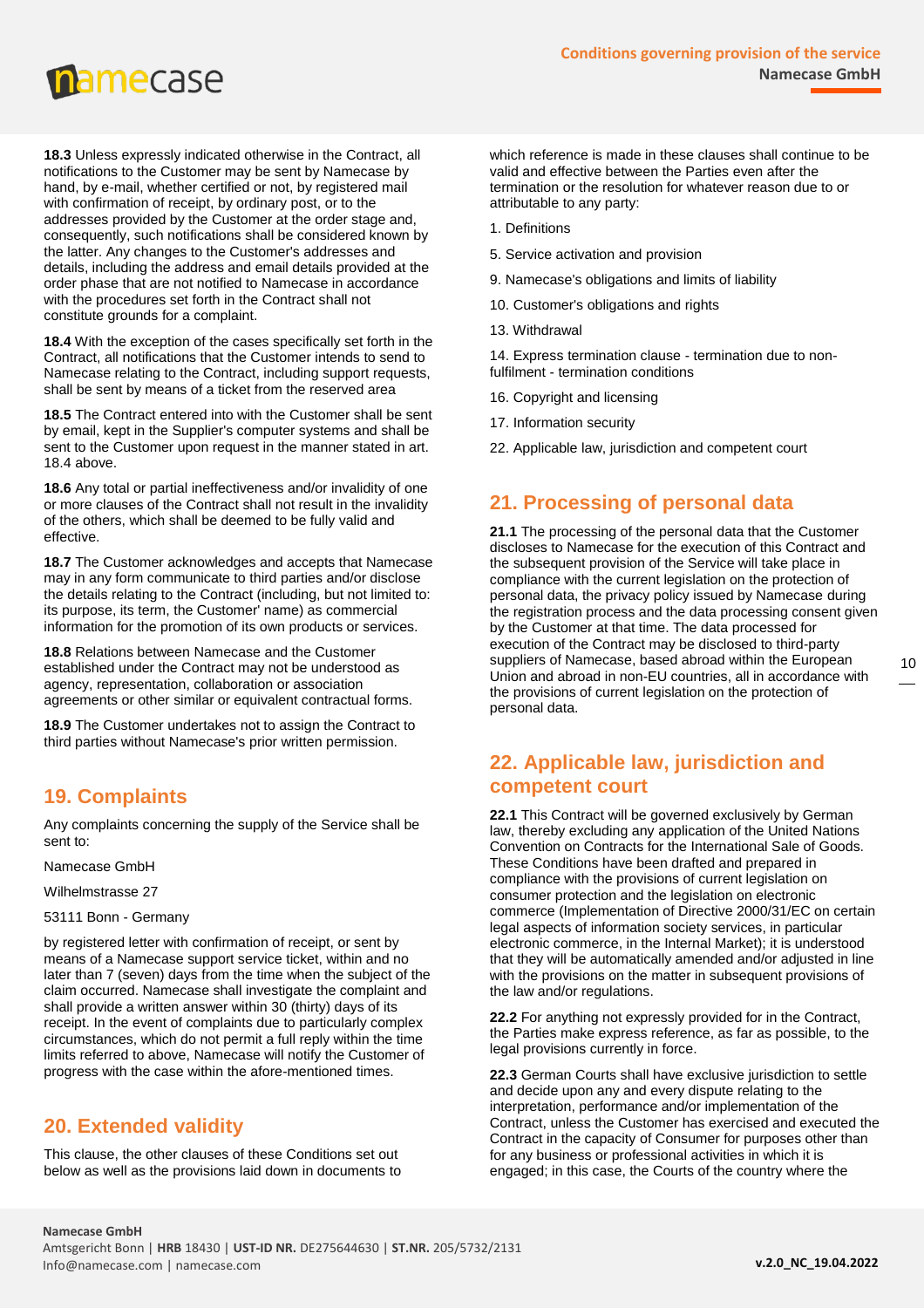## **namecase**

Consumer was domiciled at the time of entering into the Contract shall have jurisdiction, unless the Consumer prefers to apply to the German Courts.

**22.4** When, based on paragraph 2 above, it is determined that jurisdiction to settle and decide any dispute relating to the interpretation and/or performance and/or application of the Contract:

a) rests with the German Courts, the District in which the defendant is domiciled or has its headquarters shall have territorial jurisdiction, unless the Customer acted and entered into the Contract in the capacity of Consumer for purposes other than for any business or professional activities in which it is engaged; in this case, the Courts of the District where the Customer was domiciled at the time of entering into the Contract, if located in the territory of the German State, shall have exclusive jurisdiction. Otherwise, the Courts of the District in which the Supplier has its headquarters shall have exclusive jurisdiction;

b) rests with the Courts of a country other than Germany, the Courts of the District in which the Customer is domiciled shall have territorial jurisdiction, if still located in the territory of the country in which it was domiciled at the time of entering into the Contract. Otherwise, if the Customer prefers to apply to the German Courts, the District in which the Supplier has its headquarters shall have exclusive jurisdiction.

### <span id="page-10-0"></span>**23. Additional "Backorder" Service**

**23.1** By submitting the Order Form for the Backorder service, the Customer grants to Namecase an irrevocable mandate, without any obligation in terms of the result, to carry out the operations of registering/recovering so-called "expired" domain names (for example, but not limited to, during the "redemption period" or similar period) chosen by the Customer when becoming available again, at the minimum reservation price, at the price initially envisaged for access to the auction (as stated at link: [https://nidoma.com/en/pricelist\)](https://nidoma.com/en/pricelist) or at the price specified by the same at the time of placing the order. The Backorder service may involve the purchase of one of the domain names listed by Namecase in the reserved area or other domain names specified by the Customer or domain names subject to ongoing auctions. In the latter case, the Customer accepts that the initial cost for accessing the auction will be withheld by Nidoma without the possibility of a refund.

**23.2** The Customer hereby acknowledges and accepts that this mandate will have come to an end when the domain name selected by the Customer, either in favour of the Customer or third parties, has been registered with the relevant Authority for the first time, and in any case will be granted to Namecase for no more than 60 (sixty) days from the moment the Order Form for the Backorder service was sent.

**23.3** The purchase of the additional Backorder service is subject to payment, by means of a Top-up, of the amounts specified in the price list available at the link, [https://nidoma.com/en/pricelist.](https://nidoma.com/en/pricelist) The cost of the chosen domain name will be defined at the end of the auction.

**23.4** Notwithstanding the provisions of article 4 of the Terms and Conditions, if other Namecase customers have also requested registration of the so-called "expired" domain names, the Customer hereby agrees to take part in a bidding

process involving offers that will conclude with allocation of the domain name in question to the highest bidder. This process will last for the period specified from time to time by Namecase and in any case no less than 48 hours and will in any case end at 6 pm (CET) after the end of the said period, subject to an automatic extension of (3) three minutes for each additional offer within the last (3) three minutes before the latest deadline for the process as specified by Namecase.

**23.5** The Customer hereby acknowledges and accepts that Namecase may delegate actual execution of the activities necessary for carrying out the aforementioned process to a third-party company of its choice.

**23.6** Namecase will deduct the price of the domain name from the Top-up only when there is a positive conclusion of the registration operations in favour of the Customer.

**23.7** The Customer acknowledges and accepts that, even after or pending execution of the bidding process, and in any case before official transfer of the domain name, Namecase may, at its sole discretion, decide not to assign the domain name to the Customer and/or, once the relevant contract has been signed, assign it to the previous owner, without the Customer being able to challenge the decision or enforce any rights or claim vis-à-vis Namecase. In this case, any amount deducted from the Top-up in order to pay for the domain name will be credited back to the Customer without applying any charge or interest.

### <span id="page-10-1"></span>**24. Additional "Brokering" service**

**24.1** The Customer may purchase the additional "Brokering" service either as the buyer or the seller of a domain name, depending on the option selected on the Order Form. The costs, fees and process are described in the reserved area. In either case, notwithstanding the provisions of art. 4.1, the Customer entrusts Namecase with the specific task of acting exclusively as an intermediary for the purchase and/or sale and/or Assessment of the domain name chosen and/or specified by it, where it may stipulate the relevant contract within the limits of the mandate granted to it.

**24.2** The duration of the additional "Brokering" service will be open-ended, unless the Contract is terminated. This shall be without prejudice to the Customer's right to withdraw giving 15 (fifteen) days' notice.

**24.3** The Customer hereby acknowledges and accepts that Namecase may delegate to a trusted third-party company the actual execution of the activities needed for providing the Additional Service referred to in this article.

**24.4** Namecase will deduct the value of the fees for the Additional Service referred to in this article from the Top-up only upon the successful conclusion of the corresponding registration operations in favour of Namecase or one of the companies referred to in the previous paragraph

**24.5** The Customer hereby acknowledges and accepts that, if the exclusivity constraint mentioned in paragraph 1 is breached, the Customer will be entitled to charge the Customer, as an alternative and at its sole discretion, an amount equal to the amount owed as compensation in the event of the positive outcome of the Brokering described in this article, calculated on the basis of the actual sale price of the domain name, or a fixed amount of €2,000.00 (two thousand